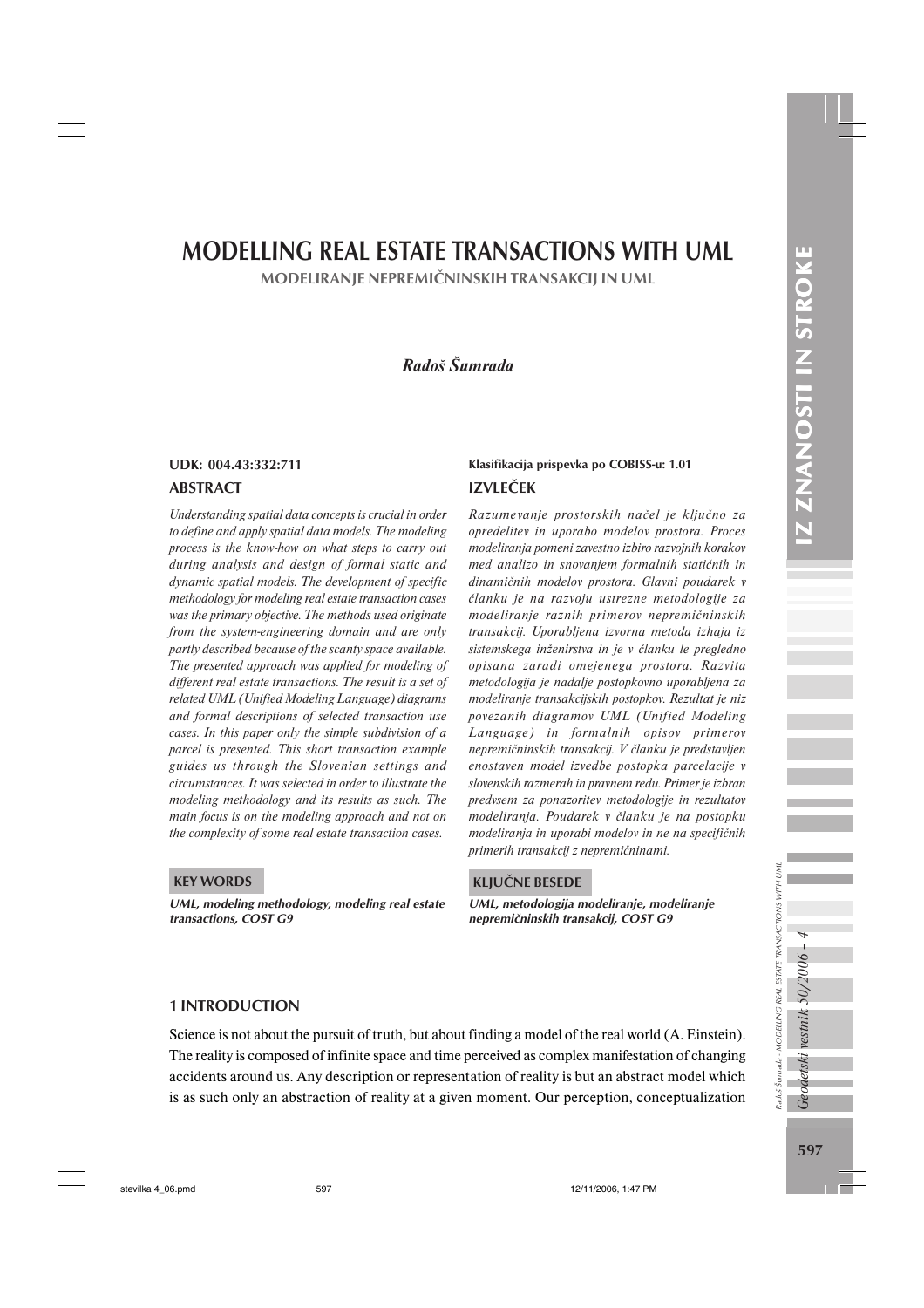and representation define the discrete and simplified modeling of the chosen part of reality, which can never be a full formulation of things as they are. The phenomena and objects chosen are simplified approximations in terms of their characteristics, relationships and dynamics of procedures. Other phenomena, that is, infinite sets of their characteristics and inter-relationships, cannot be considered. The level of the model abstraction, choice of characteristics and the applied object classification are, on the one hand, highly biased and conditioned by their purpose and above all with the intended use of the model.

Modeling is the process of development of models and it is usually based on a selected methodology, experience and practicalities. Any model, true to its purpose, contains only the important aspects of a given part of the real world, and thus simplifies and omits everything else. The choice of the contents and composition of the model is a matter of judgment and depends on the purpose and application of the model. Modeling is both a validated and generally recognized developmental approach used in most of the engineering domain (Blaha et al., 2004). The model represents a draft of solution and provides the fundamental guideline in implementation of engineering procedures. The modeling technique can be successfully used in analysis of complex procedures, such as real estate transactions, which are, due to their complexity, hard to monitor and regulate directly. System engineering and especially software engineering are the leading disciplines in system modeling, whose process-based approach and results are adopted by other disciplines as well. Modeling of real-life spatial phenomena and procedures requires a properly adjusted methodology, an example of which is given in this paper in a transparent manner; furthermore, its applicability in real estate transaction modeling is put forward.

# 2 THE UML LANGUAGE AT A FIRST GLANCE

UML (Unified Modeling Language) is a general visual modeling language, used for definition, representation and documentation of structure of discrete systems (Rumbaugh et al., 2005). UML in its current version (2.0) is the industrial standard of the OMG (Object Management Group) association. Notably, the UML language is intended for specification and is not a unified modeling methodology. The methods that can be used for expression of analytical results and designs can be highly versatile. UML is first and foremost a graphical language for representation of models in different linked diagrams. It has a prescribed graphical notation of elements, meaningful groups of related elements (blocks) and content-related rules (semantics).

The conceptual formalistic approaches and modeling methods are composed of both, a developmental procedure and a formal descriptive technique. The modeling language is the central and essential part of any developmental methodology. UML is intended to support most of object-oriented analytical and planning methods. It enables a gradual, and simultaneously, an iterative developmental process. In the UML language, the graphical notation is the basic syntax of visual representation of the contents of models in related standard diagrams. The simultaneous modeling of a problem domain from different, but related aspects enables an understanding and formal description of complex models in a semantically uniform way. Such different aspects of the existing or designed system can be graphically represented in the UML language with detailed and hierarchically built diagrams. The degree of detail is optional. The UML with its anticipated

Radoš Šumrada - MODELLING REAL ESTATE TRANSACTIONS WITH UML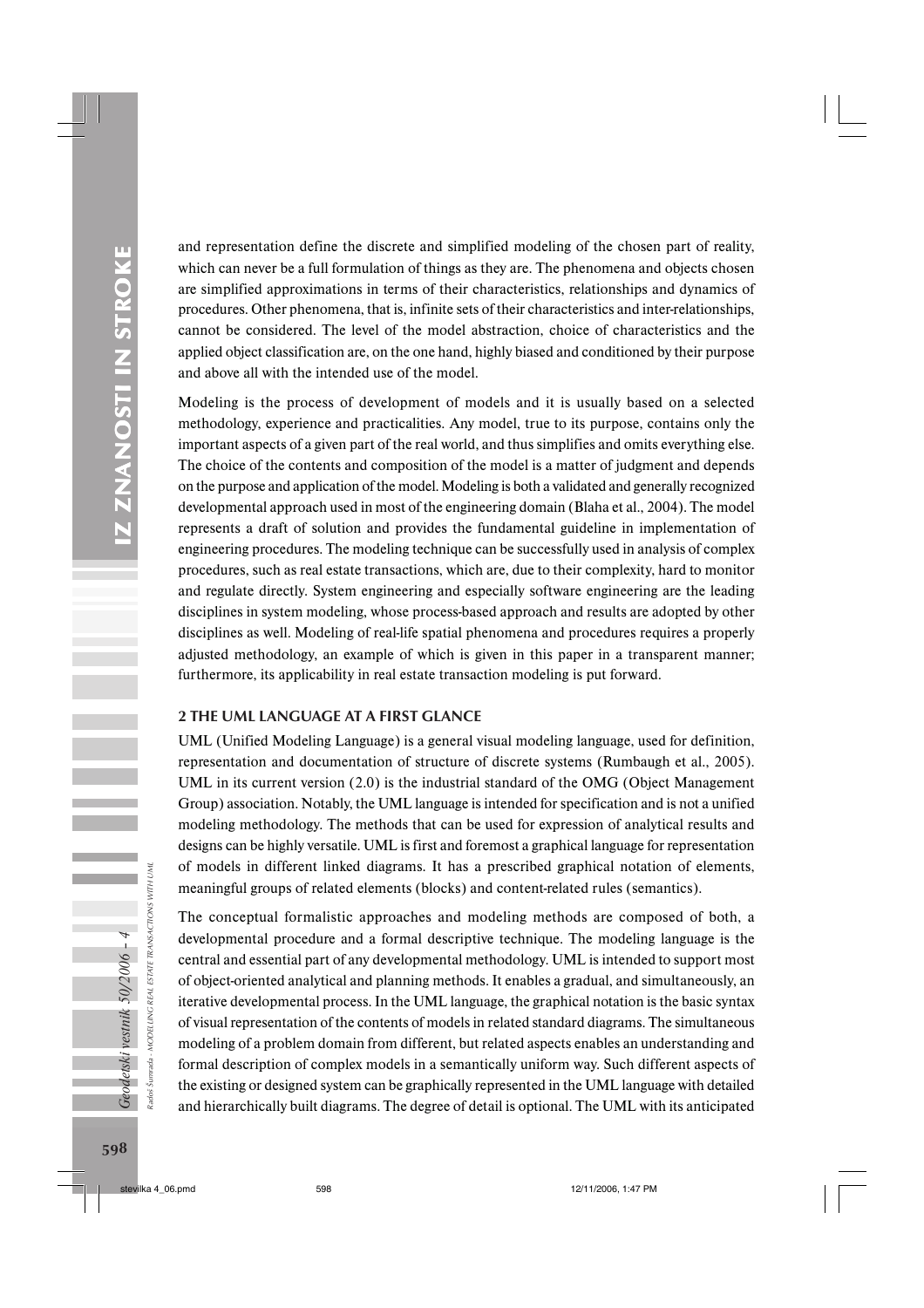solutions and stereotypes also enables proper upgrading and adaptations in the sense of user profiles (ISO 19103:2005).

# 3 DEVELOPMENT OF A METHODOLOGY FOR REAL ESTATE TRANSACTION MODELING

The UML represents the inner set-up of a system as a static composition and dynamic interaction of elements that are described as a set of classified object types (classes). The static composition defines the significant classes, their characteristics and relations (relationships) with other classes. Objects are defined as phenomena of relevant classes that communicate and co-operate, and produce the desired services for external system users. The dynamic behavior of classes describes the discrete state of objects and their changes in time, as well as rules of procedure of cooperation between objects, which are necessary for complex actions to be carried out. Figure 1 gives an example of co-operation between classes (»type« level), in order to carry out a particular high-level activity, such as land subdivision. The external view of the system, as perceived by its users, is represented by examples, which represent the system service for a particular user group. A contemporary approach to system modeling is based on definition of its services for external users and other systems, which is performed by detailed modeling of use cases, which serve as a guideline for the entire modeling process.



*Figure 1: Overview of the subdivision procedure on the UML diagram of collaboration.*

Any developmental methodology may use UML for expression and representation of analytical models in different diagrams. In conceptual and procedural modeling of spatial phenomena and processes the choice and adaptation of proper methodology is key. First, an overview of the major developmental steps of object-oriented approach to analysis and modeling of real estate transactions is given. The main focus is on the classification of objects and modeling of use cases that serve as a modeling basis.

- *Pool of knowledge*; collect the required data, rules and knowledge on modeling of the chosen real estate transactions, on similar approaches and models, and make a detailed list of anticipated user demands.
- *Analysis of the problem domain*; Select the main objects and define their most significant attributes. Perform classification of objects, their aggregation and simplification in order to define the basic class structure of the model. Add major class attributes and important relations among them (associations and other dependencies). Build a basic UML class diagram for representation of class structures. An overview of composition of the problem area, fac-

Geodetski vestnik 50/2006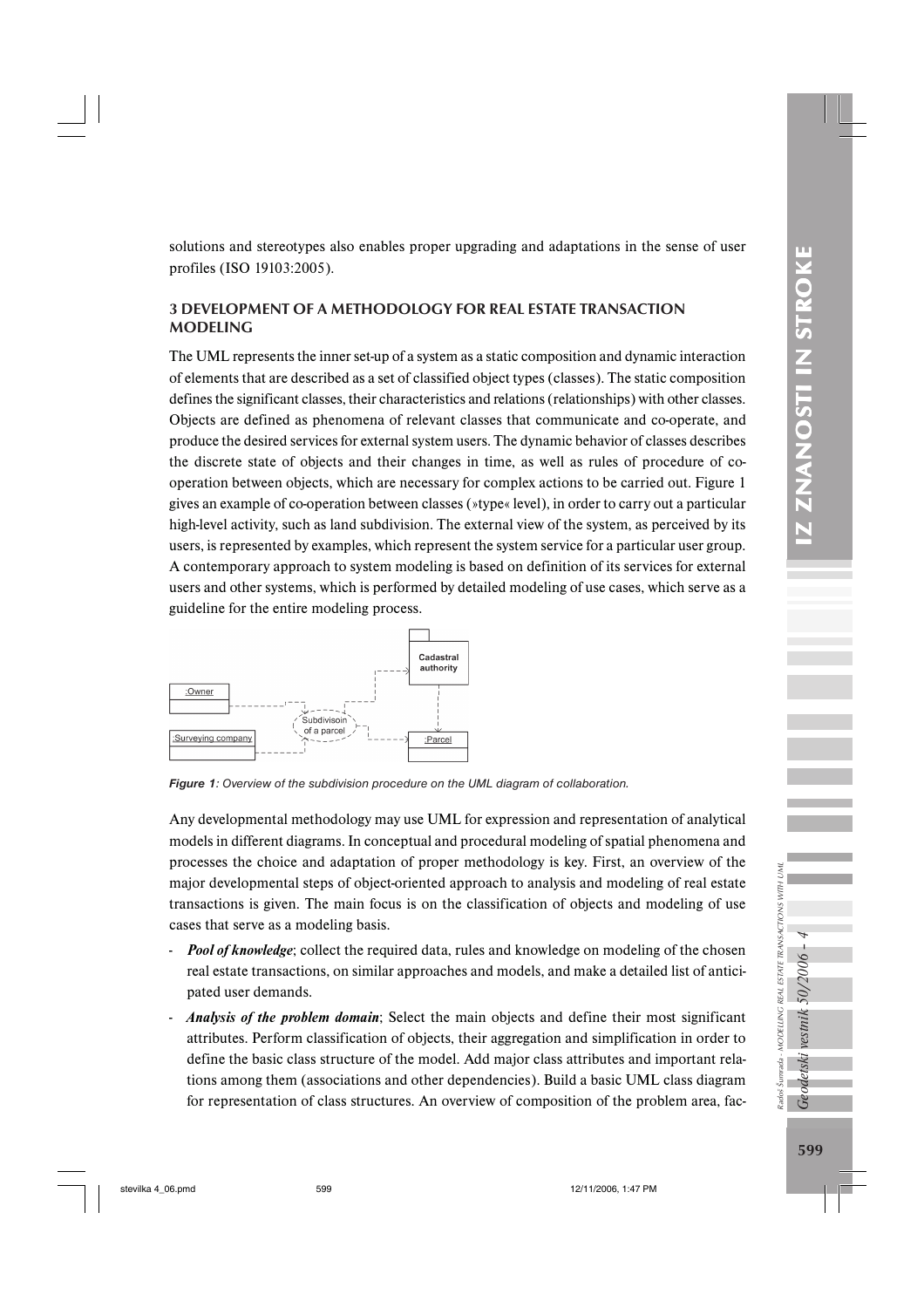IZ ZNANOSTI IN STROKE 600*Geodetski vestnik 50/2006 – 4* IZ ZNANOSTI IN STROKE tors (actors) and external systems may be represented by a special package UML diagram, which is actually a generalized class diagram. Figure 2 shows a package UML diagram for the case of subdivision. The developed introductory model of the problem domain serves also as a vocabulary (ontology) used in the entire modeling process.



*Figure 2: Actors and systems in the subdivision process – package UML class diagram.*

- *Analysis and modeling of use cases*; Identify and describe use cases of the system, actors and interaction between the actors and the system. Make a detailed sequence description of each case. Describe in detail the main course of events and all alternative scenarios (exceptions, errors etc.). Break down and show in the UML diagrams of use cases the developed model of use cases, giving the external or user view of the system.
- *Distribution of responsibility*; For all important use cases make a detailed course of processing in the UML diagrams of activities, which are highly useful and transparent for case analysis and modeling of parallel business processes. Each diagram of activities should give a detailed representation of the chosen use case with all scenarios of realization.
- *Analysis of resistance*; Identify all objects that directly participate in each use case and all anticipated detailed scenarios. Establish the roles of all classes and a detailed sequence of activities. Identify and highlight the kindred procedures as sample procedures, which provide general activity implementation characteristics. Expand and update the class diagrams with additional diagrams, relations and new attributes.
- *Interaction modeling*; Define procedural steps for realization of each use case and define the required procedural co-operation and data (message) exchange between the classes involved. Make a UML diagram of sequence for analysis and representation of mediation of messages or data between the active classes. If needed, make the statechart UML diagrams for representation of internal dynamics of all important classes, their stable state and events that affect the transition between the states.

Radoš Šumrada - MODELLING REAL ESTATE TRANSACTIONS WITH UML

ada - MODELLING

Šumr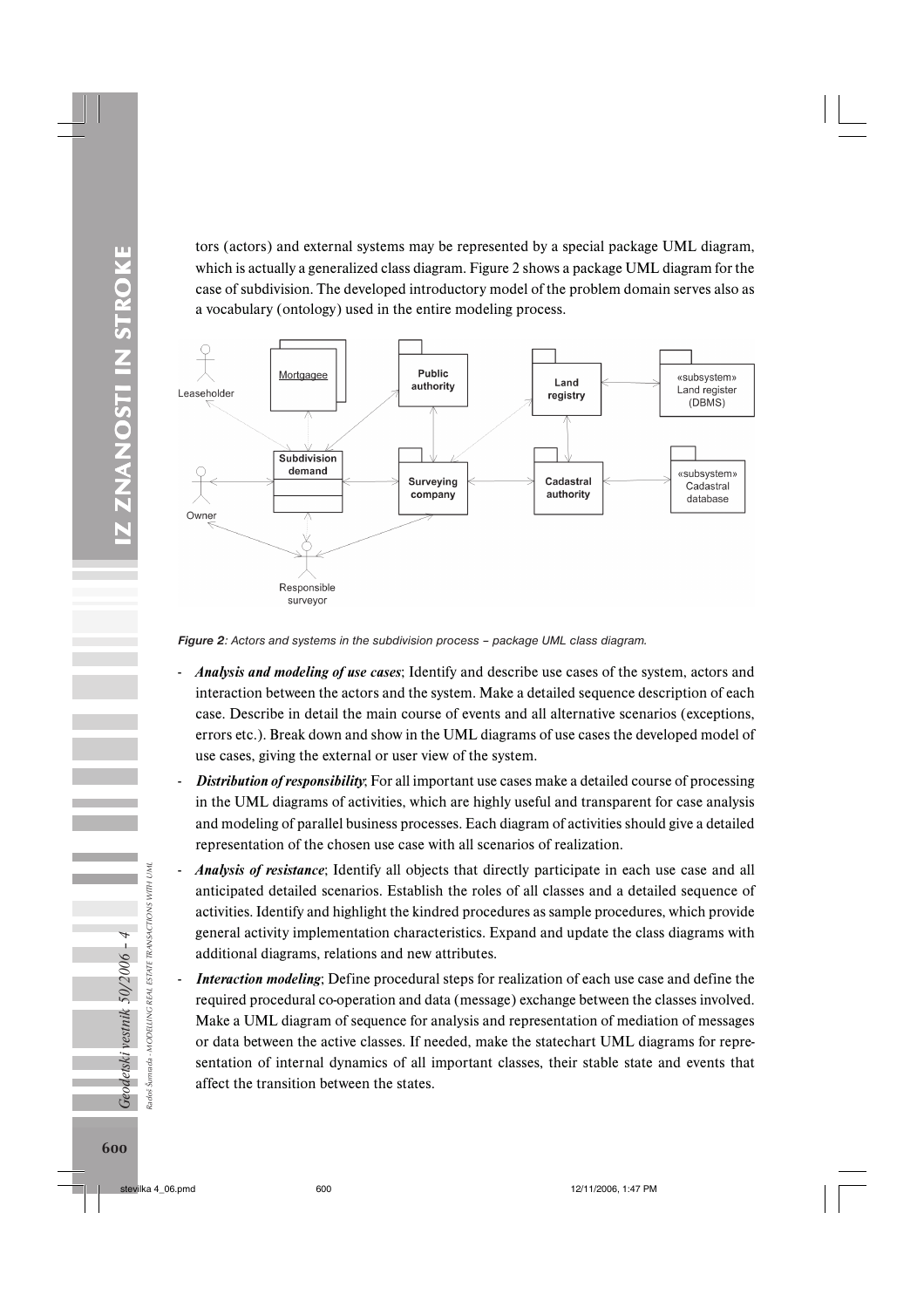- 
- *Critical review of the model*; Update the class diagrams with newly established procedures, relations and attributes. Check all detailed user demands with the description based on use cases, and with related classes, which, in fact, with procedural participation (collaboration) realize each use case.
- *Testing*; perform a detailed testing of the model for a chosen real estate transaction with upclose observation of the course of activities in implementation of all analyzed cases.

In the next chapters, the developmental steps of the methodology used are comprehensively discussed with relevant UML diagrams for subdivision as a case of real estate transaction. The subdivision presented here provides a simplified model of division of parcels without further possible procedures. The approach is based on derivation from a detailed analysis of subdivision as a use case. The modeling is highly process-based in the sense of modeling of processes as a transaction procedure. The static composition of classes is developed to the needed level. A more detailed case of static modeling of classes is to be found in the literature (Lemmen et al., 2005) as the development of the Core Cadastral Domain Model (CCDM).

# 4 ANALYSIS OF THE PROBLEM DOMAIN

The modeling of a problem domain is composed of a set of activities for the recognition of objects, their distribution into types (classes) and, additionally, identification of their features (attributes) and relationships (relations). The result is an abstract model of the real world, which is based on the selected meaning of the phenomena (semantics), formalism and terminology.



*Figure 3 : Transparent ULM class diagram of rights and encumbrances on real estate.*

Radoš Šumrada - MODELLING REAL ESTATE TRANSACTIONS WITH UML

odetski vestnik 50/2006

 $\tilde{J}$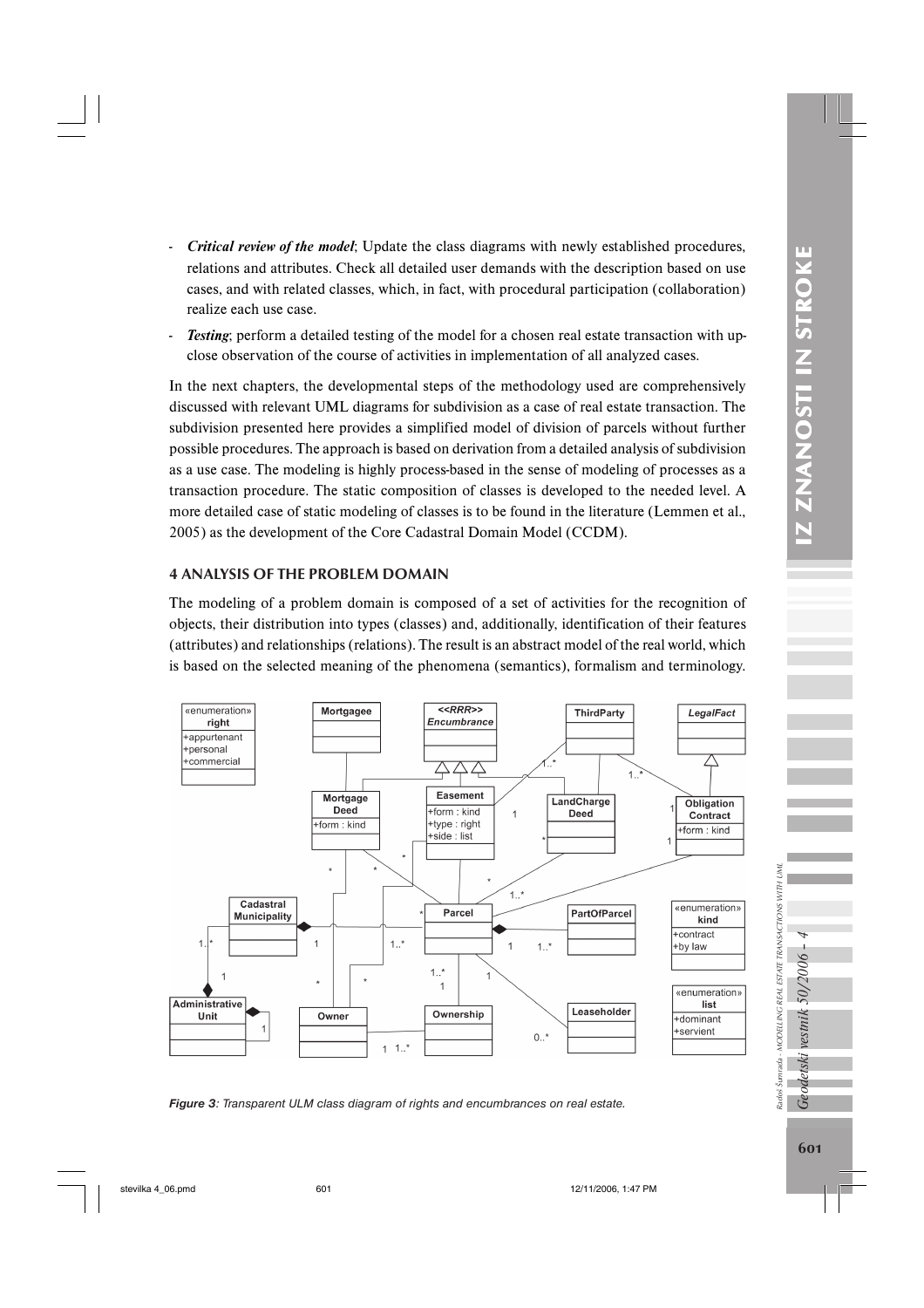The classes, their characteristics and relations between them are defined in several UML class diagrams. The best approach to finding the key classes of the problem domain is to perform a detailed analytical break-down, find expert opinions and investigate detailed user demands. The next step is the review of the list of identified object types in order to select the key classes, which is followed by removal of redundant or insignificant classes. In the "cleansing" process of the original list of classes, one needs to define all relevant relations between classes, such as associations, generalizations and other dependencies, which are key to connection and communication among the classes of the model. In Figure 3 a transparent UML class diagram is shown, in the sense of rights *in rem* and encumbrances incurred that may affect the real estate transaction.

#### 5 ANALYSES AND USE CASE MODELING

The aim and goal of use case modeling is in particular the identification/registration of major user demands and description of detailed scenarios in the use of a system (Bennett et al., 2005). A simplified description of the main scenario for subdivision without complications is illustrated in Table 1. The results of user analysis are further defined as a use case model, which actually represents the external view of the system. Such a formalized user-based aspect of the system is a methodological guideline for development of other system models, especially characterized by definition of classes as the inside models of system structure. The use case model is composed of selected use cases and linked groups of typical users called actors. A use case is a sequence of operations invoked by an actor in order to achieve the desired result or service. Each single use case defines a particular aspect of system application, without setting up a detailed plan of execution of such system operation. The users are divided into typical groups (classes), called actors. Such an actor can be a particular role of a group of users, important entities, such as a database or other linked system, which exist outside the modeling system; however, they are important external constituents of the problem domain. In principle, each actor can perform several use cases and, vice versa, a use case can be executed by several actors.

Modeling of use cases is the central developmental stage of the methodology discussed here. The making of such model is a gradual and iterative process that involves writing, drawing and updating of description and UML diagrams for all use cases. During the processing of use cases, the model developer himself most likely goes through different stages of gradual understanding and learning. Figure 4 illustrates a UML diagram of a use case of a simplified subdivision. The level of detail in use case diagrams or their descriptions can be optionally detailed and, furthermore, hierarchically structured. The use case diagram of subdivision is transparent. A detailed consideration of the possible types of easement, mortgages and tenant relations is not included, since these cases are usually solved with special court agreements and contracts, respectively. In Slovenia, the responsible surveyor unfortunately does not have the relevant competencies, even though easement is an intrinsically spatial issue.

Radoš Šumrada - MODELLING REAL ESTATE TRANSACTIONS WITH UML

adoš Šumrada -

Geodetski vestnik 50/2006 - 4

MODELING REAL ESTATE TRANSACTIONS WITH UML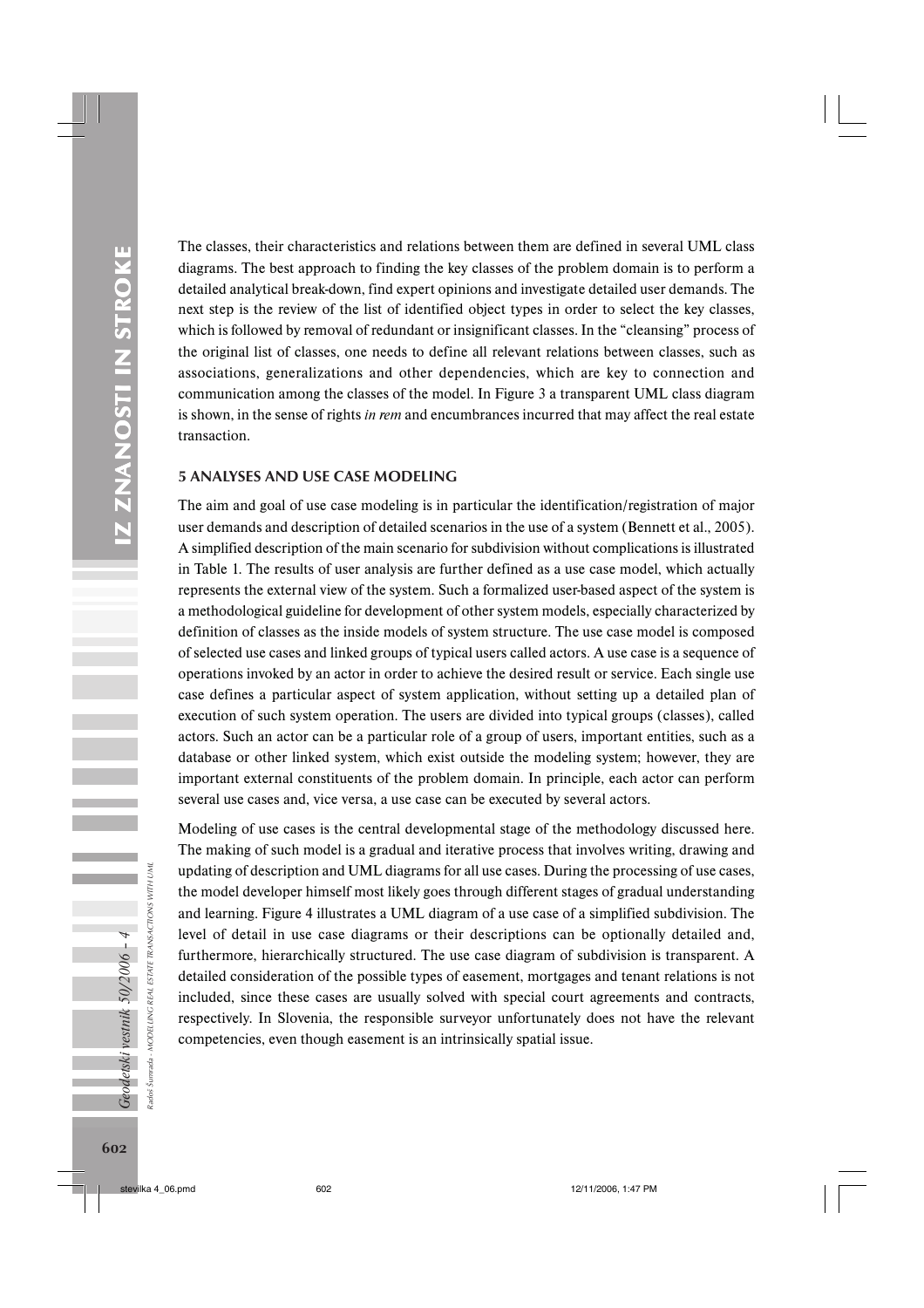The owner decides to subdivide a parcel and in this way form a new parcel. Amalgamation of parcels is a similar, but reverse procedure. The owner has to settle the relations with tenants, mortgage institutions, easements etc.

The owner or the competent surveying company submits the application to the authority granting the right of subdivision (external limitations). The administrative body issues a decision.

Following the owner's request for subdivision to a chosen geodetic company, the responsible surveyor for geodetic services is appointed.

The responsible surveyor collects all necessary data, checks them (internal limitations), performs field investigation, if necessary, interviews the owner, and prepares an implementation strategy.

The responsible surveyor carries out boundaries marking in the field, measures the boundaries, updates the cadastral plan and elaborates a detailed report. If necessary, the definite boundary points are established.

The surveyor charges the owner for the costs of subdivision.

The surveyor delivers the detailed report to the owner and, if requested, provides an explanation of it.

Within a given time limit (within six months after the last measurement in the field), the owner submits a formal request for the inscription of the new state; the owner can authorize the surveyor to carry out the submission of application with the detailed report to the cadastral authority.

The cadastral authority charges the owner for the costs of registration of the parcel.

The cadastral authority performs an audit of the subdivision case in terms of fulfillment of the requirements, legal prerequisites and the technical quality of execution.

The cadastral authority sends the data, the decision on subdivision and new boundaries to the owner and all relevant neighbors.

The cadastral authority performs a 15-day public display of the new subdivision; this is also the time limit for appeal.

The subdivision is formally finalized after the end of the period allowed for appeal.

The cadastral authority issues the decree and finalizes the procedure of subdivision.

The cadastral authority updates the relevant database in the descriptive and graphic parts. The detailed report on subdivision is archived.

The cadastral authority sends the information document, data and decree to the owner.

The cadastral authority sends the relevant data and decree to Land Registry, which changes the relevant data on the ownership in the database.

*Table 1: Part of the main scenario for land subdivision as a use case.*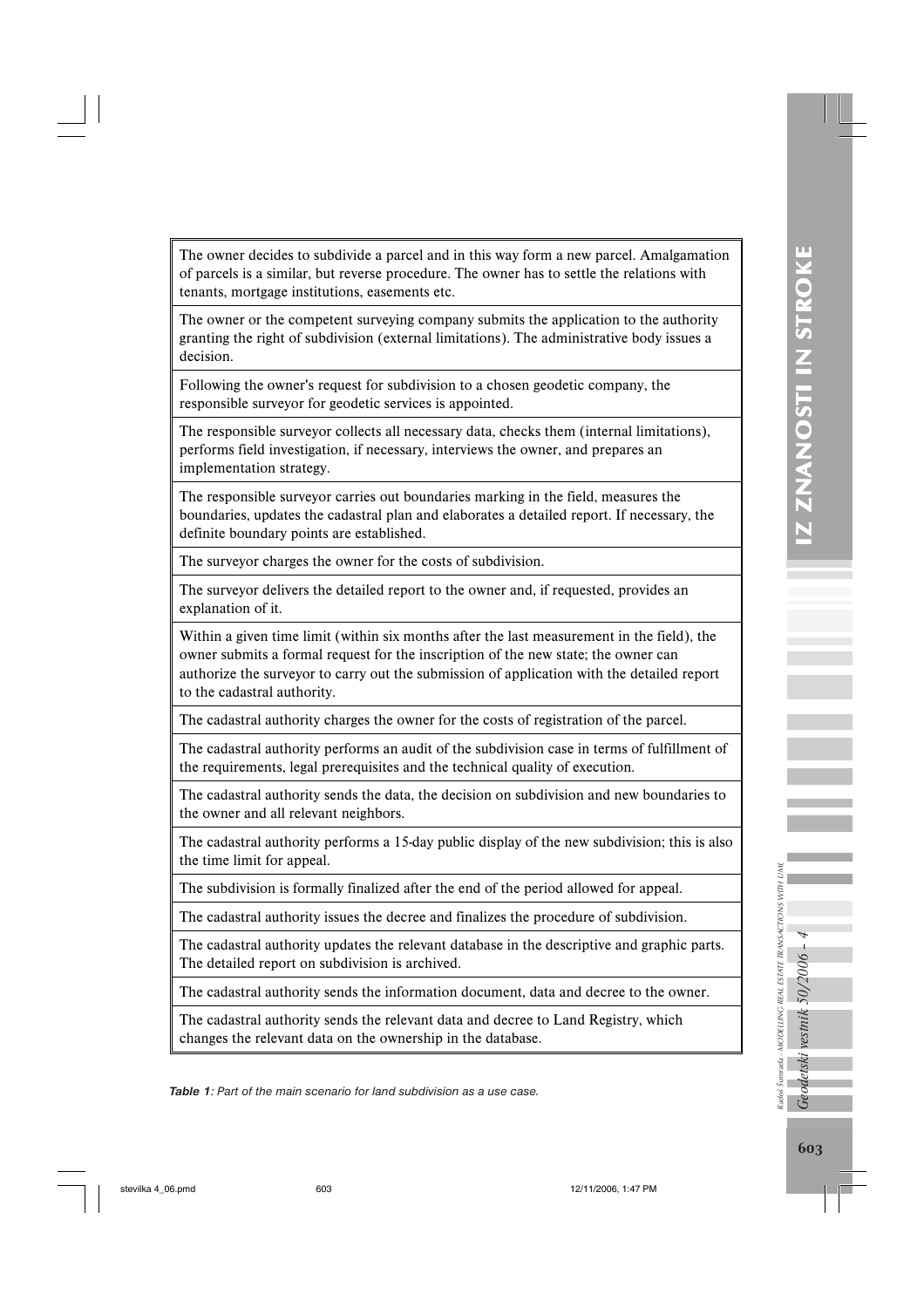

*Figure 4: UML use case diagram of subdivision.*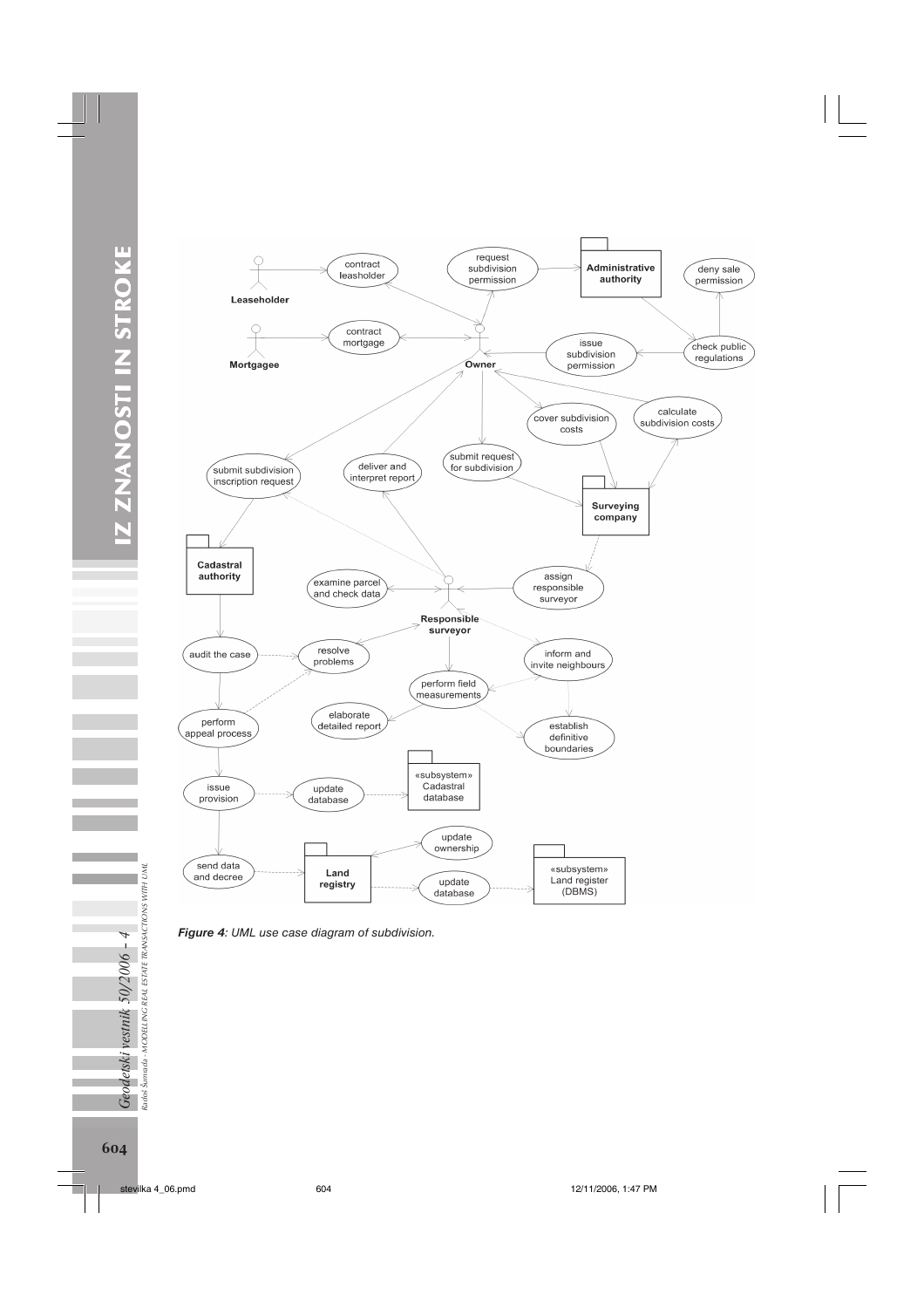

*Figure 5: Subdivision in the activity UML diagram (with roles).*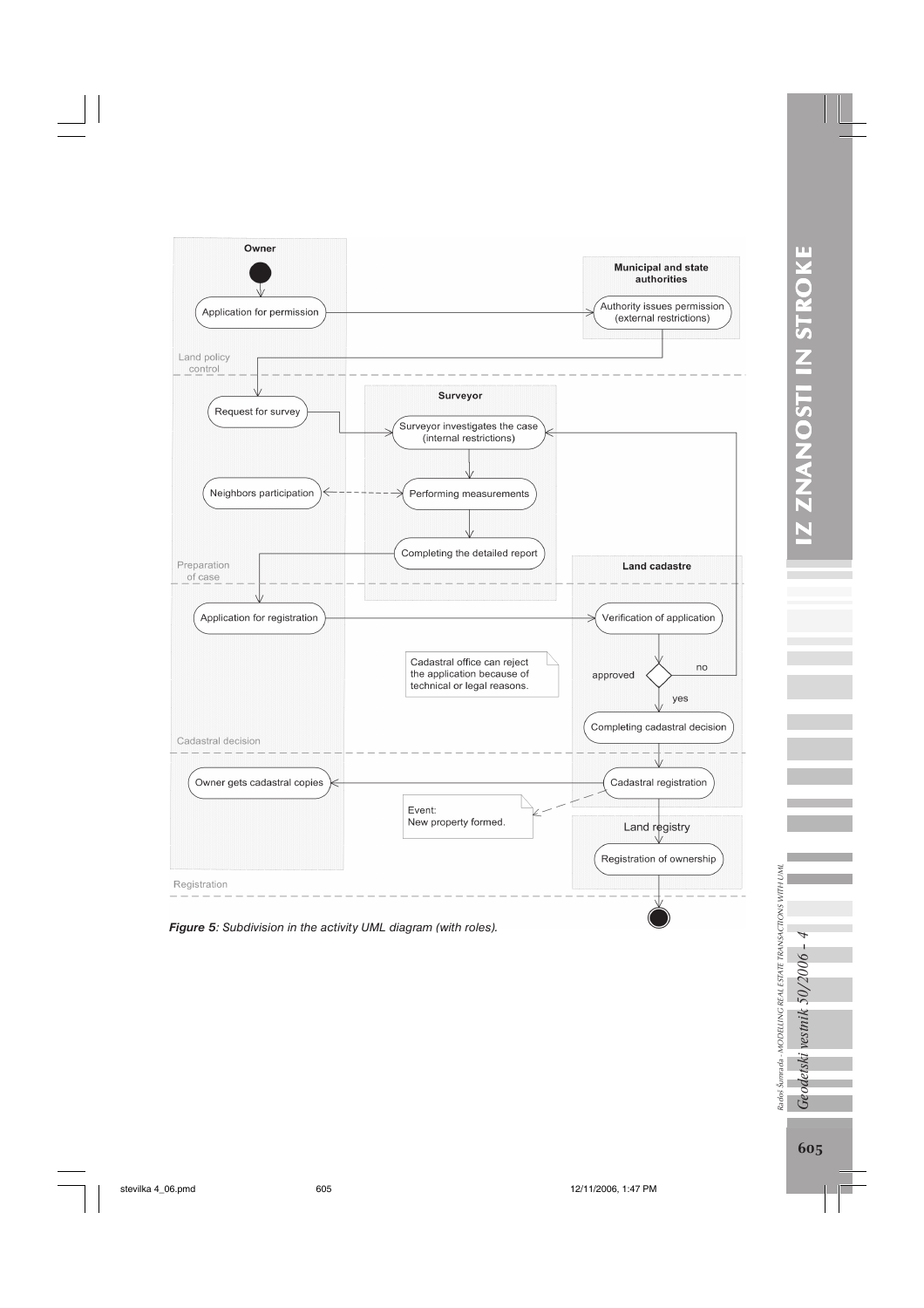### 6 DISTRIBUTION OF RESPONSIBILITY

The activity UML diagram illustrates the activity flow for a particular use case. Such diagrams are appropriate for a transparent representation of the course of activities and responsibilities of involved parties in the complex use cases. For reasons of clarity and consecutive activity flow, the understanding of the activity diagram is reasonably easy. Figure 5 shows a case of activity UML diagram of subdivision, where the activity flow is usually consecutive and is strictly formally governed by legislation and rules. A detailed procedure of verification of public limitations of subdivision, as an independent use case, is not included for the sake of transparency. The regulation of easement, mortgage and tenant relations is also omitted.

### 7 INTERACTION MODELING

Objects exchange messages and collaborate in procedures in order to perform complex operations for the actors. Such collaboration among the objects or classes defines the interaction of linked objects when performing a particular use case. The interaction is a set of messages exchanged between the objects during collaboration. For the illustration of interaction in use cases, sequence UML diagrams are used. For each use case a sequence diagram can be made, which, in the form of a two-dimensional chart, shows the collaboration and communication among the objects.





Geodetski vestnik 50/2006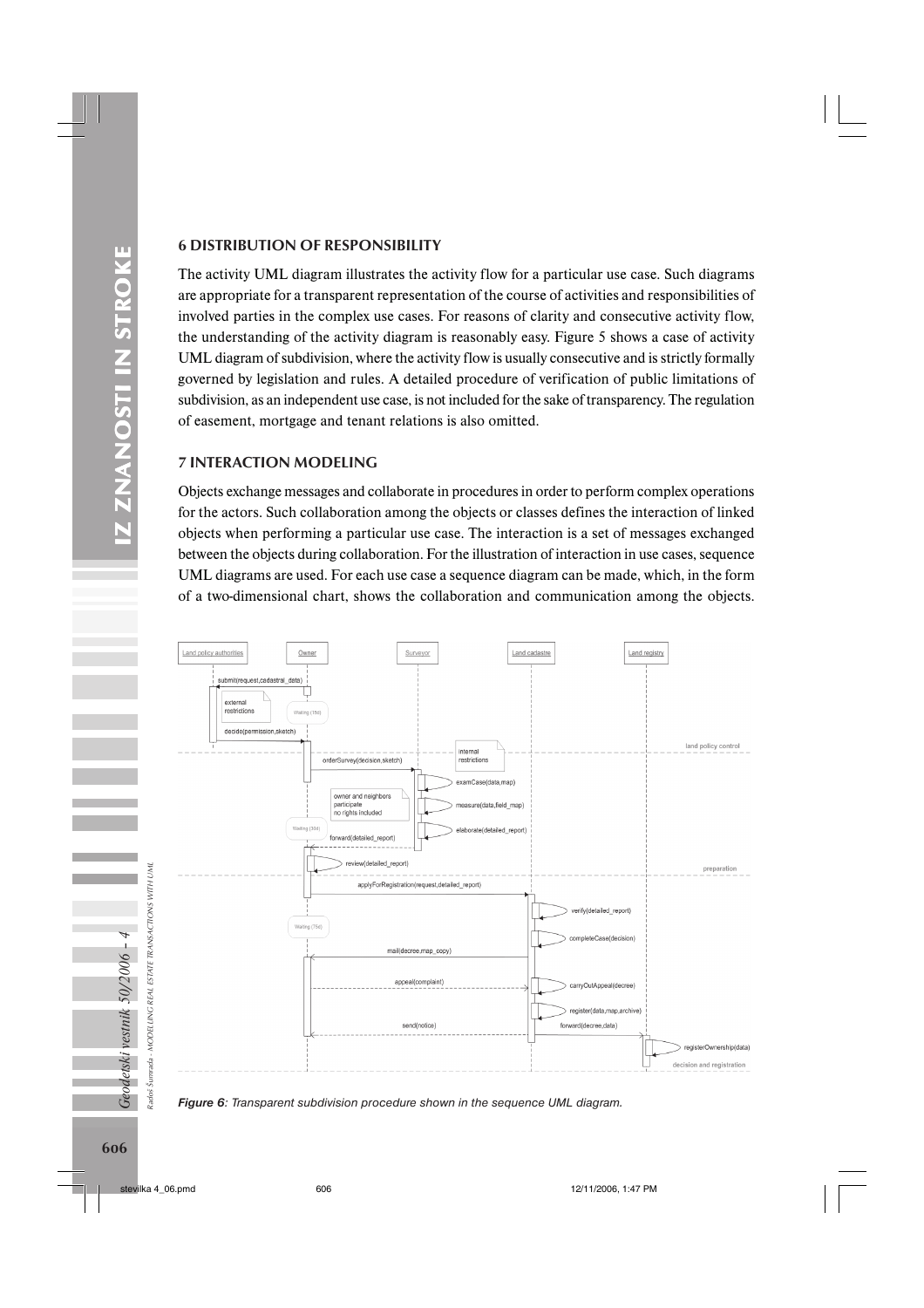The diagram shows the basic operation course and also all alternative use case scenarios. The vertical direction in the sequence diagram shows the top-down time course, which enables a detailed time distribution of exchange of messages and activities of objects. The horizontal direction shows the involved objects or classes and their roles in the collaboration. Figure 6 shows a part of subdivision procedure in the sequence UML diagram.

Each vertical line in the sequence diagram represents the »lifeline« of an object, whose existence is represented by the length of the dotted line. When an object is active, its lifeline is covered with a narrow rectangle, which represents its active role. The message calls among objects are depicted as arrows between the lifelines of objects. In the diagram, the distribution in relation to time is sequential from top downwards. Different types of arrows represent the consecutive (synchronous) call or exchange of data, one-way (asynchronous) signal, significant moment of time or an independent return call as an answer. The length of the rectangle, which indicates the actual activity of the object, is used for representation of the period of its leading role or the taking of control over operations. The course and order of messages in the sequence UML diagram in fact represents the sequence of procedure control among the involved objects or classes.

# 8 CRITICAL EXAMINATIONS OF THE MODEL AND ITS TESTING

A critical examination of the model must confirm its correctness and adequacy of results of detailed process analysis and planning. A detailed review of sequence UML diagrams and structure of class diagrams must correspond to user demands in the detailed description of use cases. The implementation procedure models and dynamic interaction among the classes shown in the sequence diagrams are checked with static and procedural structure of classes. The key element is revision and harmonization of detailed descriptions of use cases with mediation of messages in sequence diagrams. During use case implementation, it is essential that it is clear at each stage which object controls the procedure and how the messages or data are exchanged in the process. For example, in testing real estate transactions as a use case, this is performed step by step and the effects of the process are simultaneously checked in the relevant diagrams.

# 9 CONCLUSIONS

In modeling complex processes, such as real estate transactions, one needs to choose and then consistently use the properly adapted methodology for modeling of structure and process operations of participating spatial classes. The advantages of UML as a standard modeling language and its graphic notation are exceptional, however, the understanding of the comprehensive UML language is highly challenging. The making of detailed UML diagrams is complex; also, one needs to have a comprehensive knowledge of special software, which also has to be adequately resistant and upgraded. The tool for UML diagram modeling has to be transparent and supported by a relevant database. For a successful modeling of demanding processes the harmonization of developmental steps with the parallel making of relevant UML diagrams is of significance.

Radoš Šumrada - MODELLING REAL ESTATE TRANSACTIONS WITH UML

Geodetski vestnik 50/2006